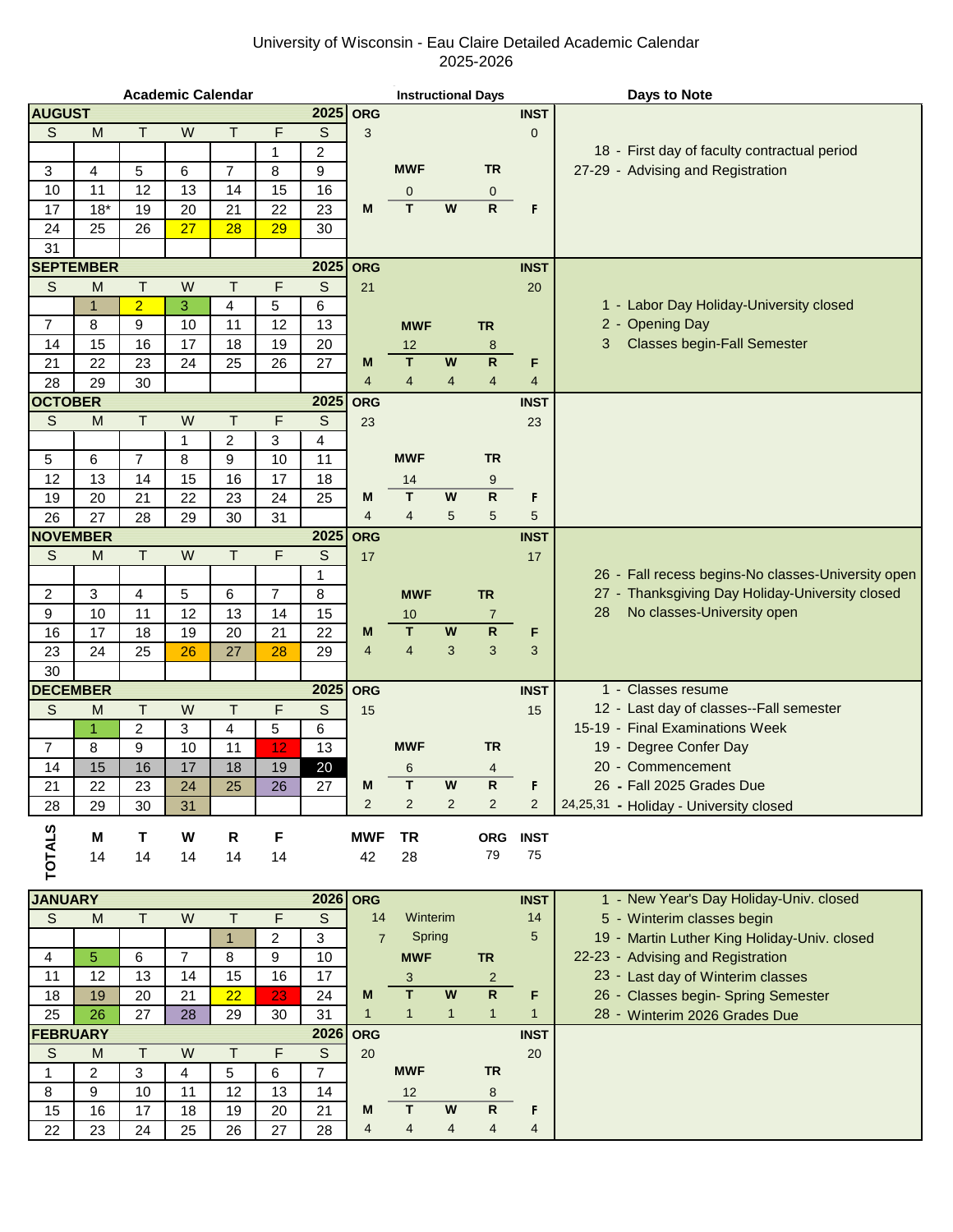## University of Wisconsin - Eau Claire Detailed Academic Calendar 2025-2026

| <b>MARCH</b>   |                   |                     |                |                |                      | 2026                    | <b>ORG</b>     |                |                           |                | <b>INST</b>    |                                               |
|----------------|-------------------|---------------------|----------------|----------------|----------------------|-------------------------|----------------|----------------|---------------------------|----------------|----------------|-----------------------------------------------|
| $\mathsf{S}$   | M                 | $\top$              | W              | T              | F                    | $\mathsf S$             | 17             |                |                           |                | 17             |                                               |
| 1              | $\overline{c}$    | 3                   | $\overline{4}$ | 5              | 6                    | 7                       |                |                |                           |                |                | 16-20 - Spring Break                          |
| 8              | 9                 | 10                  | 11             | 12             | 13                   | 14                      |                | <b>MWF</b>     |                           | <b>TR</b>      |                | 23 - Classes resume                           |
| 15             | 16                | 17                  | 18             | 19             | 20                   | 21                      |                | 10             |                           | $\overline{7}$ |                |                                               |
| 22             | 23                | 24                  | 25             | 26             | 27                   | 28                      | M              | T              | $\boldsymbol{\mathsf{W}}$ | $\overline{R}$ | F              |                                               |
| 29             | 30                | 31                  |                |                |                      |                         | $\overline{4}$ | $\overline{4}$ | 3                         | 3              | 3              |                                               |
| <b>APRIL</b>   |                   |                     |                |                |                      | 2026                    | <b>ORG</b>     |                |                           |                | <b>INST</b>    |                                               |
| $\mathsf S$    | M                 | T.                  | W              | T              | F                    | $\mathsf S$             | 22             |                |                           |                | 22             |                                               |
|                |                   |                     | $\mathbf 1$    | $\overline{2}$ | 3                    | 4                       |                |                |                           |                |                |                                               |
| 5              | 6                 | $\overline{7}$      | 8              | 9              | 10                   | 11                      |                | <b>MWF</b>     |                           | <b>TR</b>      |                |                                               |
| 12             | 13                | 14                  | 15             | 16             | 17                   | 18                      |                | 13             |                           | $9\,$          |                |                                               |
| 19             | 20                | 21                  | 22             | 23             | 24                   | 25                      | M              | T              | W                         | $\mathsf{R}$   | F              |                                               |
| 26             | 27                | 28                  | 29             | 30             |                      |                         | $\overline{4}$ | $\overline{4}$ | 5                         | 5              | $\overline{4}$ |                                               |
| <b>MAY</b>     |                   |                     |                |                |                      | 2026                    | ORG            |                |                           |                | <b>INST</b>    | 8 - Last day of classes--Spring Semester      |
| S              | M                 | T                   | W              | T              | F                    | $\mathsf{S}$            | 11             |                |                           |                | 11             | 11-15 - Final Examinations Week               |
|                |                   |                     |                |                | $\mathbf{1}$         | 2                       |                |                |                           |                |                | 15 - Degree confer Day                        |
| 3              | $\overline{4}$    | 5                   | 6              | $\overline{7}$ | 8                    | 9                       |                | <b>MWF</b>     |                           | <b>TR</b>      |                | 15 - UWEC-BC Commencement                     |
| 10             | 11                | 12                  | 13             | 14             | 15                   | 16                      |                | 4              |                           | $\overline{2}$ |                | 16 - UWEC Commencement                        |
| $17*$          | 18                | 19                  | 20             | 21             | 22                   | 23                      | M              | T              | $\boldsymbol{\mathsf{W}}$ | $\overline{R}$ | F              | 17 - Last day of faculty contractual period   |
| 24             | 25                | 26                  | 27             | 28             | 29                   | 30                      | $\mathbf{1}$   | $\mathbf{1}$   | $\mathbf{1}$              | $\mathbf{1}$   | 2              | 18 - Classes begin- 3 week summer interim     |
| 31             |                   |                     |                |                |                      |                         |                |                |                           |                |                | 20 - Spring 2026 Grades Due                   |
|                | M                 | $\mathbf{T}$        | W              | $\mathsf{R}$   | $\mathsf F$          |                         | <b>MWF</b>     | <b>TR</b>      |                           | <b>ORG</b>     | <b>INST</b>    | 25 - Holiday - University closed              |
|                | 14                |                     |                |                |                      |                         |                |                |                           |                |                |                                               |
|                |                   | 14                  | 14             | 14             | 14                   |                         | 42             | 28             |                           | 77             | 75             |                                               |
| <b>TOTALS</b>  |                   |                     |                |                |                      |                         |                |                |                           | 170            | 164            | Academic year totals                          |
|                |                   |                     |                |                |                      |                         |                |                |                           |                |                |                                               |
| <b>JUNE</b>    |                   |                     |                | T              |                      | 2026                    |                |                |                           |                |                |                                               |
| S              | M<br>$\mathbf{1}$ | $\mathsf T$         | W              |                | F                    | $\overline{S}$          |                |                |                           |                |                |                                               |
| $\overline{7}$ | 8                 | $\overline{c}$<br>9 | 3<br>10        | 4<br>11        | $\overline{5}$<br>12 | 6                       |                |                |                           |                |                |                                               |
| 14             | 15                | 16                  | 17             | 18             | 19                   | 13                      |                |                |                           |                |                | 5 - Last day of classes--3-wk summer interim  |
| 21             | 22                | 23                  | 24             | 25             | 26                   | 20<br>27                |                |                |                           |                |                | 8 - Classes begin--8-wk summer session        |
| 28             | 29                | 30                  |                |                |                      |                         |                |                |                           |                |                |                                               |
| <b>JULY</b>    |                   |                     |                |                |                      | 2026                    |                |                |                           |                |                |                                               |
| $\mathbb S$    | M                 | Τ                   | W              | T              | F                    | $\mathsf S$             |                |                |                           |                |                |                                               |
|                |                   |                     | $\mathbf 1$    | $\overline{2}$ | 3                    | $\overline{\mathbf{4}}$ |                |                |                           |                |                |                                               |
| 5              | 6                 | $\overline{7}$      | 8              | 9              | 10                   | 11                      |                |                |                           |                |                | 4 - Independence Day Holiday-Univ. closed     |
| 12             | 13                | 14                  | 15             | 16             | 17                   | 18                      |                |                |                           |                |                | 31 - Last day of classes- 8 wk summer session |
| 19             | 20                | 21                  | 22             | 23             | 24                   | 25                      |                |                |                           |                |                |                                               |
| 26             | 27                | 28                  | 29             | 30             | 31                   |                         |                |                |                           |                |                |                                               |
| <b>AUGUST</b>  |                   |                     |                |                |                      | 2026                    |                |                |                           |                |                |                                               |
| $\mathsf S$    | M                 | $\top$              | W              | $\top$         | $\mathsf F$          | $\mathsf S$             |                |                |                           |                |                |                                               |
|                |                   |                     |                |                |                      | $\mathbf{1}$            |                |                |                           |                |                |                                               |
| 2              | $\mathbf{3}$      | 4                   | 5              | 6              | $\overline{7}$       | 8                       |                |                |                           |                |                | 5 - Summer 2026 Grades Due                    |
| 9              | 10                | 11                  | 12             | 13             | 14                   | 15                      |                |                |                           |                |                |                                               |
| 16             | 17                | 18                  | 19             | 20             | 21                   | 22                      |                |                |                           |                |                |                                               |
| 23             | 24                | 25                  | 26             | 27             | 28                   | 29                      |                |                |                           |                |                |                                               |
|                |                   |                     |                |                |                      |                         |                |                |                           |                |                |                                               |
|                |                   |                     |                |                |                      |                         |                |                |                           |                |                |                                               |
| 30             | 31                |                     |                |                |                      |                         |                |                |                           |                |                |                                               |

## **COLOR KEY**

Finals